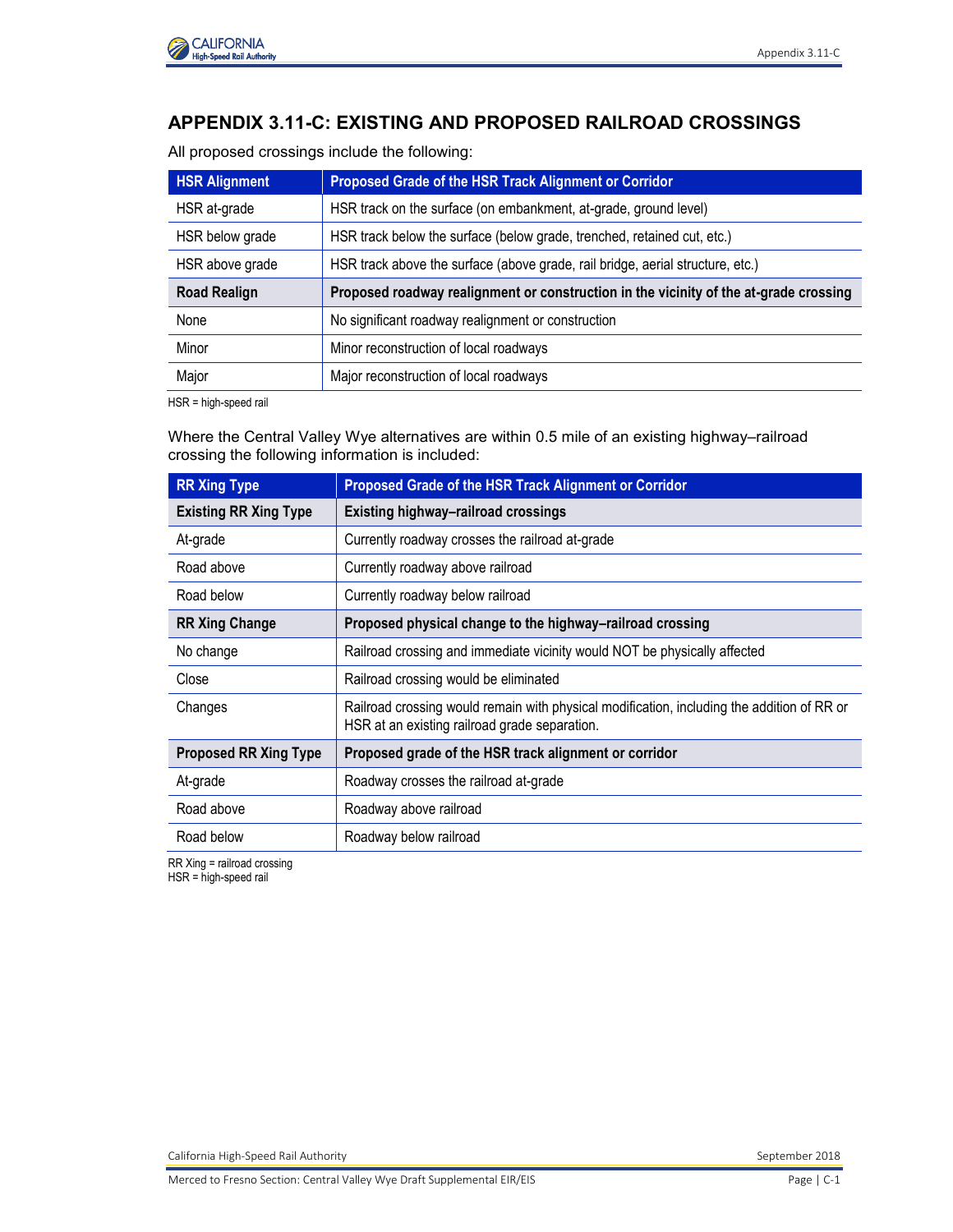## **RAILROAD AND PUBLIC ROAD CROSSINGS**

**Table 1 Proposed High-Speed Rail Crossings of Existing Railroads**

| No.            | <b>Alternative</b>                     | <b>Approx. HSR</b><br><b>Station</b> | <b>RR</b>   | Approx.<br><b>RR MP</b> | Prop. HSR<br>Grade | Prop. HSR RR<br><b>Xing</b> | <b>City</b>    | <b>County</b> |
|----------------|----------------------------------------|--------------------------------------|-------------|-------------------------|--------------------|-----------------------------|----------------|---------------|
|                | SR 152 (North) to Road 13 Wye-SJ-F leg | 6718+00                              | <b>UPRR</b> | 172.1                   | Above              | Over RR                     | Unincorporated | Madera        |
| $\overline{2}$ | SR 152 (North) to Road 19 Wye-SJ-F leg | 6716+00                              | <b>UPRR</b> | 172.0                   | Above              | Over RR                     | Unincorporated | Madera        |
| 3              | SR 152 (North) to Road 19 Wye-SJ-M leg | $36702 + 00$                         | <b>UPRR</b> | 171.5                   | Above              | Over RR                     | Unincorporated | Madera        |
| $\overline{4}$ | SR 152 (North) to Road 19 Wye-M-F leg  | 15426+00                             | <b>UPRR</b> | 163.0                   | Above              | Over RR                     | Unincorporated | Merced        |
| 5              | Avenue 21 to Road 13 Wye-SJ-F leg      | 6849+00                              | <b>UPRR</b> | 177.0                   | Above              | Over RR                     | Unincorporated | Madera        |
| 6              | SR 152 (North) to Road 11 Wye-SJ-F leg | 6718+00                              | <b>UPRR</b> | 172.1                   | Above              | Over RR                     | Unincorporated | Madera        |

*Source: FRA, 2013* 

HSR = high-speed rail

RR = railroad

MP = milepost Approx. = Approximate

Prop. = Proposed

 $Xing = crossing$ 

SR = State Route

SJ-F = San Jose to Fresno

SJ-M = San Jose to Merced

M-F = Merced to Fresno

UPRR = Union Pacific Railroad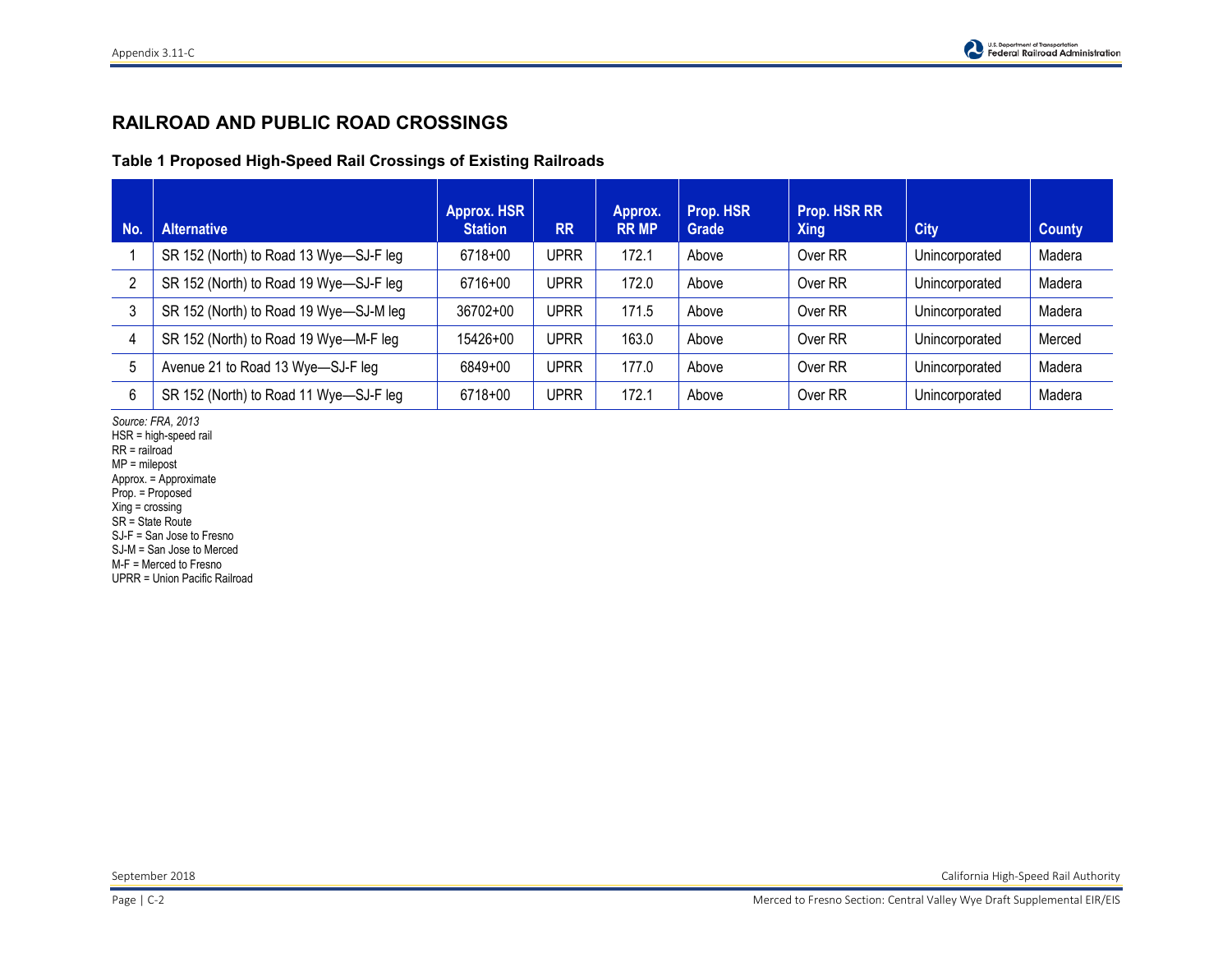### **Table 2 Proposed Public Road Crossings of High-Speed Rail**

| No.            | <b>Alternative</b>                                                                                                                                            | <b>Approx. HSR</b><br><b>Station</b>         | <b>Road Xing</b><br><b>HSR</b> | <b>Road</b><br><b>Realign</b> | <b>Road</b><br>Network/<br><b>Flow</b><br><b>Changes</b> | Prop.<br><b>HSR</b><br><b>Grade</b> | Prop.<br><b>HSR</b><br><b>Xing</b><br><b>Road</b> | <b>City</b>    | <b>County</b>     |
|----------------|---------------------------------------------------------------------------------------------------------------------------------------------------------------|----------------------------------------------|--------------------------------|-------------------------------|----------------------------------------------------------|-------------------------------------|---------------------------------------------------|----------------|-------------------|
| $\mathbf{1}$   | SR 152 (North) to Road 13 Wye-SJ-F leg<br>SR 152 (North) to Road 19 Wye-SJ-F leg<br>Avenue 21 to Rd 13 Wye-SJ-F leg<br>SR 152 (North) to Road 11 Wye-SJ-F leg | 5573+00<br>$5573+00$<br>5578+00<br>$5573+00$ | Indiana Road                   | Minor                         | None                                                     | At                                  | Above                                             | Unincorporated | Merced            |
| $\overline{2}$ | SR 152 (North) to Road 13 Wye-SJ-F leg<br>SR 152 (North) to Road 19 Wye-SJ-F leg<br>SR 152 (North) to Road 11 Wye-SJ-F leg                                    | 5657+00                                      | Willis Road                    | None                          | None                                                     | Above                               | Below                                             | Unincorporated | Merced            |
| $\mathbf{3}$   | SR 152 (North) to Road 13 Wye-SJ-F leg<br>SR 152 (North) to Road 19 Wye-SJ-F leg<br>SR 152 (North) to Road 11 Wye-SJ-F leg                                    | $5724 + 00$                                  | Harmon Road                    | None                          | None                                                     | Above                               | <b>Below</b>                                      | Unincorporated | Merced            |
| $\overline{4}$ | SR 152 (North) to Road 13 Wye-SJ-F leg<br>SR 152 (North) to Road 19 Wye-SJ-F leg<br>SR 152 (North) to Road 11<br>Wye-SJ-F leg                                 | 5891+00                                      | <b>SR 59</b>                   | Major                         | Minor                                                    | At                                  | Above                                             | Unincorporated | Merced/<br>Madera |
| 5              | SR 152 (North) to Road 13 Wye-SJ-F leg<br>SR 152 (North) to Road 19 Wye-SJ-F leg<br>SR 152 (North) to Road 11 Wye-SJ-F leg                                    | 5946+40                                      | Road 4/<br>Lincoln Road        | Minor                         | Minor                                                    | At                                  | Above                                             | Unincorporated | Madera            |
| $6\phantom{.}$ | SR 152 (North) to Road 13 Wye-SJ-F leg<br>SR 152 (North) to Road 19 Wye-SJ-F leg<br>SR 152 (North) to Road 11 Wye-SJ-F leg                                    | 6211+00                                      | Hemlock<br>Road/Road 9         | Minor                         | Minor                                                    | At                                  | Above<br>Above<br><b>Below</b>                    | Unincorporated | Madera            |
| $\overline{7}$ | SR 152 (North) to Road 13 Wye-SJ-F leg<br>SR 152 (North) to Road 19 Wye-SJ-F leg<br>SR 152 (North) to Road 11 Wye-SJ-F leg                                    | 6368+25                                      | Road 12                        | Minor                         | Minor                                                    | Above                               | Below                                             | Unincorporated | Madera            |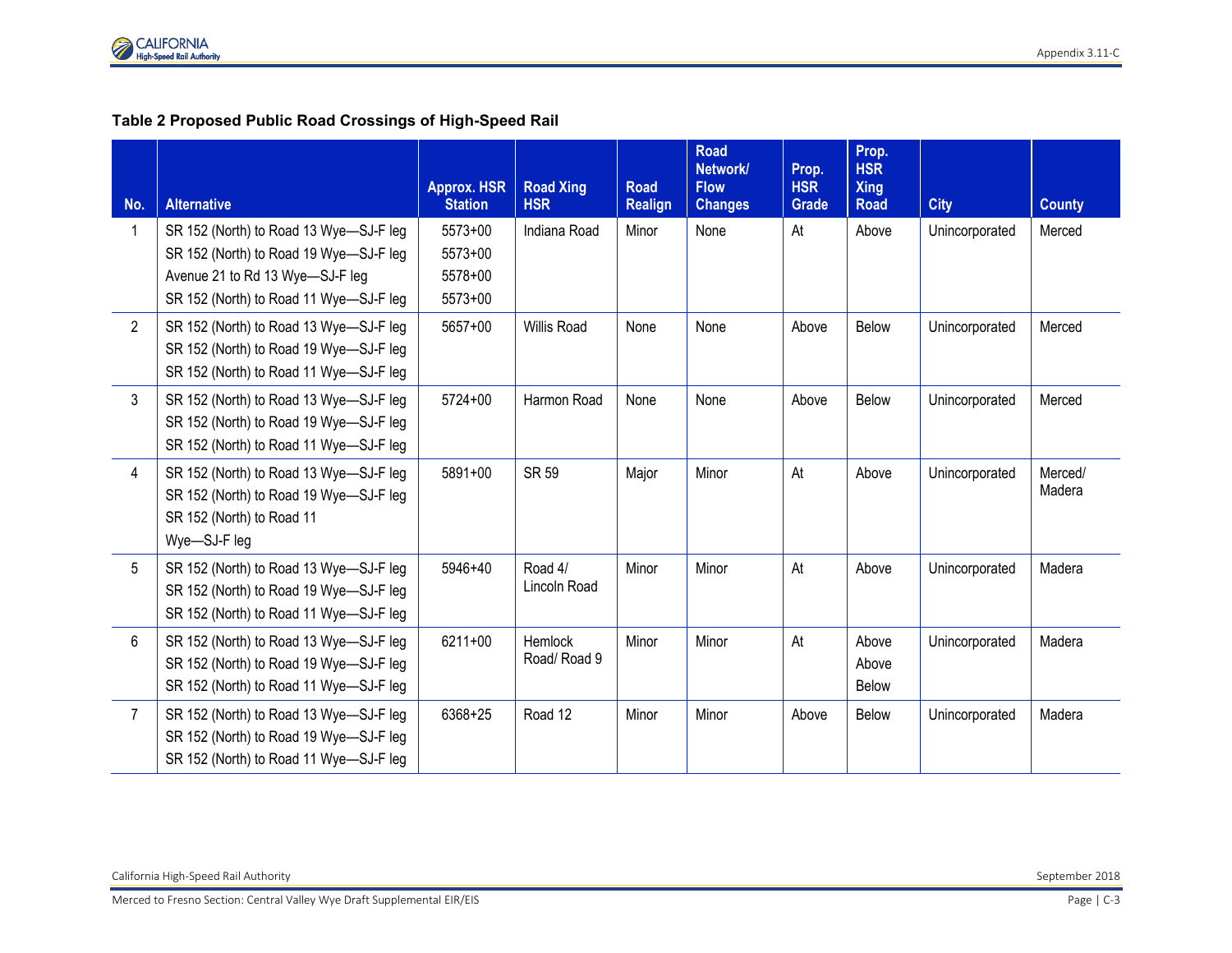

| No. | <b>Alternative</b>                                                               | <b>Approx. HSR</b><br><b>Station</b> | <b>Road Xing</b><br><b>HSR</b> | <b>Road</b><br><b>Realign</b> | <b>Road</b><br>Network/<br><b>Flow</b><br><b>Changes</b> | Prop.<br><b>HSR</b><br><b>Grade</b> | Prop.<br><b>HSR</b><br><b>Xing</b><br><b>Road</b> | <b>City</b>    | <b>County</b> |
|-----|----------------------------------------------------------------------------------|--------------------------------------|--------------------------------|-------------------------------|----------------------------------------------------------|-------------------------------------|---------------------------------------------------|----------------|---------------|
|     |                                                                                  |                                      |                                |                               |                                                          |                                     |                                                   |                |               |
| 8   | SR 152 (North) to Road 13 Wye-SJ-F leg<br>SR 152 (North) to Road 19 Wye-SJ-F leg | 6462+00                              | SR 233/<br>Robertson           | Major                         | Minor                                                    | At                                  | Above                                             | Unincorporated | Madera        |
|     | SR 152 (North) to Road 11 Wye-SJ-F leg                                           |                                      | Boulevard                      |                               |                                                          |                                     |                                                   |                |               |
|     |                                                                                  |                                      |                                |                               |                                                          |                                     |                                                   |                |               |
| 9   | SR 152 (North) to Road 13 Wye-SJ-F leg                                           | 6578+50                              | Road 16                        | Major                         | Minor                                                    | Above                               | Below                                             | Unincorporated | Madera        |
|     | SR 152 (North) to Road 19 Wye-SJ-F leg                                           |                                      |                                |                               |                                                          |                                     |                                                   |                |               |
|     | SR 152 (North) to Road 11 Wye-SJ-F leg                                           |                                      |                                |                               |                                                          |                                     |                                                   |                |               |
| 10  | SR 152 (North) to Road 13 Wye-SJ-F leg                                           | 6658+00                              | Road 17 1/2                    | Minor                         | Minor                                                    | At                                  | Above                                             | Chowchilla     | Madera        |
|     | SR 152 (North) to Road 19 Wye-SJ-F leg                                           |                                      |                                |                               |                                                          |                                     |                                                   |                |               |
|     | SR 152 (North) to Road 11 Wye-SJ-F leg                                           |                                      |                                |                               |                                                          |                                     |                                                   |                |               |
| 11  | SR 152 (North) to Road 13 Wye-SJ-F leg                                           | 6710+00                              | <b>SR 99</b>                   | None                          | None                                                     | Above                               | Below                                             | Unincorporated | Madera        |
|     | SR 152 (North) to Road 19 Wye-SJ-F leg                                           | 6709+50                              |                                |                               |                                                          |                                     |                                                   |                |               |
|     | SR 152 (North) to Road 11 Wye-SJ-F leg                                           | 6710+00                              |                                |                               |                                                          |                                     |                                                   |                |               |
| 12  | SR 152 (North) to Road 13 Wye-SJ-F leg                                           | 6719+00                              | Fairmead                       | Minor                         | None                                                     | Above                               | <b>Below</b>                                      | Fairmead       | Madera        |
|     | SR 152 (North) to Road 19 Wye-SJ-F leg                                           | 6717+00                              | Boulevard                      | None                          |                                                          |                                     |                                                   |                |               |
|     | SR 152 (North) to Road 11 Wye-SJ-F leg                                           | 6719+00                              |                                | Minor                         |                                                          |                                     |                                                   |                |               |
| 13  | SR 152 (North) to Road 19 Wye-SJ-F leg                                           | 6719+50                              | Arc Drive                      | None                          | None                                                     | Above                               | Below                                             | Fairmead       | Madera        |
| 14  | SR 152 (North) to Road 13 Wye-SJ-F leg                                           | $6724 + 25$                          | Road 18 3/4                    | None                          | None                                                     | Above                               | Below                                             | Fairmead       | Madera        |
|     | SR 152 (North) to Road 19 Wye-SJ-F leg                                           | 6724+50                              |                                |                               |                                                          |                                     |                                                   |                |               |
|     | SR 152 (North) to Road 11 Wye-SJ-F leg                                           | $6724 + 25$                          |                                |                               |                                                          |                                     |                                                   |                |               |
| 15  | SR 152 (North) to Road 13 Wye-SJ-F leg                                           | 6791+00                              | Road 20                        | Minor                         | Minor                                                    | At                                  | Above                                             | Unincorporated | Madera        |
|     | SR 152 (North) to Road 19 Wye-SJ-F leg                                           | 6792+00                              |                                |                               |                                                          |                                     |                                                   |                |               |
|     | SR 152 (North) to Road 11 Wye-SJ-F leg                                           | 6791+00                              |                                |                               |                                                          |                                     |                                                   |                |               |
| 16  | SR 152 (North) to Road 13 Wye-SJ-F leg                                           | $6905 + 00$                          | Road 22                        | Minor                         | None                                                     | At                                  | Above                                             | Unincorporated | Madera        |
|     | SR 152 (North) to Road 19 Wye-SJ-F leg                                           | 6906+00                              |                                |                               |                                                          |                                     |                                                   |                |               |
|     | SR 152 (North) to Road 11 Wye-SJ-F leg                                           | 6905+00                              |                                |                               |                                                          |                                     |                                                   |                |               |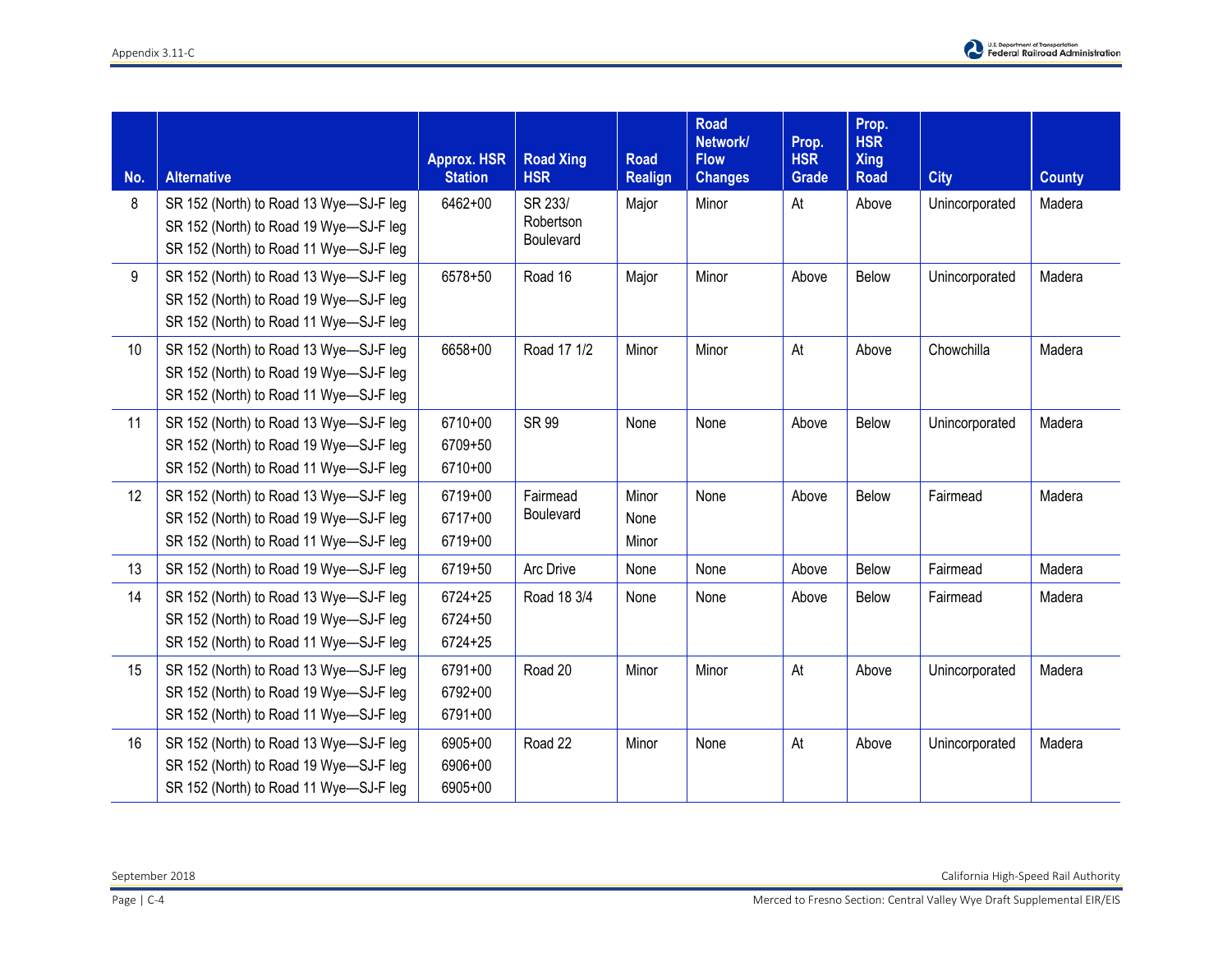Appendix 3.11-C

| No. | <b>Alternative</b>                                                               | <b>Approx. HSR</b><br><b>Station</b> | <b>Road Xing</b><br><b>HSR</b>    | <b>Road</b>    | <b>Road</b><br>Network/<br><b>Flow</b> | Prop.<br><b>HSR</b> | Prop.<br><b>HSR</b><br><b>Xing</b> |                | <b>County</b> |
|-----|----------------------------------------------------------------------------------|--------------------------------------|-----------------------------------|----------------|----------------------------------------|---------------------|------------------------------------|----------------|---------------|
|     |                                                                                  |                                      |                                   | <b>Realign</b> | <b>Changes</b>                         | Grade               | <b>Road</b>                        | <b>City</b>    |               |
| 17  | SR 152 (North) to Road 13 Wye-SJ-F leg<br>SR 152 (North) to Road 19 Wye-SJ-F leg | 7058+00                              | Avenue 20 1/2                     | Minor          | None                                   | At                  | Above                              | Unincorporated | Madera        |
|     | SR 152 (North) to Road 11 Wye-SJ-F leg                                           |                                      |                                   |                |                                        |                     |                                    |                |               |
| 18  | SR 152 (North) to Road 13 Wye-M-F leg                                            | 15080+00                             | SR 233/<br>Robertson<br>Boulevard | None           | None                                   | Above               | <b>Below</b>                       | Unincorporated | Madera        |
| 19  | SR 152 (North) to Road 13 Wye-M-F leg                                            | 15096+75                             | Avenue 23 1/2                     | None           | None                                   | Above               | <b>Below</b>                       | Unincorporated | Madera        |
| 20  | SR 152 (North) to Road 13 Wye-M-F leg                                            | 15186+50                             | Avenue 25                         | Minor          | Minor                                  | Above               | <b>Below</b>                       | Unincorporated | Madera        |
| 21  | SR 152 (North) to Road 13 Wye-M-F leg                                            | 15214+00                             | Avenue 25 1/2                     | None           | None                                   | Above               | <b>Below</b>                       | Unincorporated | Madera        |
| 22  | SR 152 (North) to Road 13 Wye-M-F leg                                            | 15266+00                             | <b>Avenue 26 1/2</b>              | None           | None                                   | Above               | Below                              | Unincorporated | Madera        |
| 23  | SR 152 (North) to Road 13 Wye-M-F leg                                            | $15311+00$                           | Road 13                           | Minor          | None                                   | Above               | Below                              | Unincorporated | Madera        |
| 24  | SR 152 (North) to Road 13 Wye-M-F leg<br>Avenue 21 to Road 13 Wye-M-F leg        | 15475+00                             | Sandy Mush<br>Road                | Minor          | None                                   | <b>Below</b>        | Above                              | Unincorporated | Merced        |
| 25  | SR 152 (North) to Road 13 Wye-SJ-M leg                                           | 36370+00                             | Road 12                           | Minor          | None                                   | Above               | Below                              | Unincorporated | Madera        |
| 26  | SR 152 (North) to Road 13 Wye-SJ-M leg                                           | 36393+00                             | Avenue 23 1/2                     | Minor          | Minor                                  | At                  | Above                              | Unincorporated | Madera        |
| 27  | SR 152 (North) to Road 19 Wye-M-F leg                                            | 14833+00                             | Avenue 23 1/2                     | None           | None                                   | Above               | Below                              | Unincorporated | Madera        |
| 28  | SR 152 (North) to Road 19 Wye-M-F leg                                            | 14863+50                             | Avenue 24                         | None           | None                                   | Above               | Below                              | Unincorporated | Madera        |
| 29  | SR 152 (North) to Road 19 Wye-M-F leg                                            | 14970+00                             | Avenue 26                         | None           | None                                   | Above               | Below                              | Unincorporated | Madera        |
| 30  | SR 152 (North) to Road 19 Wye-M-F leg                                            | 15033+00                             | Road 19                           | Minor          | Minor                                  | Above               | Below                              | Unincorporated | Madera        |
| 31  | SR 152 (North) to Road 19 Wye-M-F leg                                            | 15280+00                             | Road 15/<br>Minturn Road          | Minor          | Minor                                  | At                  | Above                              | Unincorporated | Merced        |
| 32  | SR 152 (North) to Road 19 Wye-M-F leg                                            | 15388+50                             | <b>SR 99</b>                      | Minor          | None                                   | <b>Below</b>        | Above                              | Unincorporated | Merced        |
| 33  | SR 152 (North) to Road 19 Wye-M-F leg                                            | 15420+00                             | Frontage Road                     | Minor          | None                                   | Below               | Above                              | Unincorporated | Merced        |
| 34  | SR 152 (North) to Road 19 Wye-M-F leg                                            | 15466+00                             | Sandy Mush<br>Road                | Minor          | None                                   | <b>Below</b>        | Above                              | Unincorporated | Merced        |

California High-Speed Rail Authority September 2018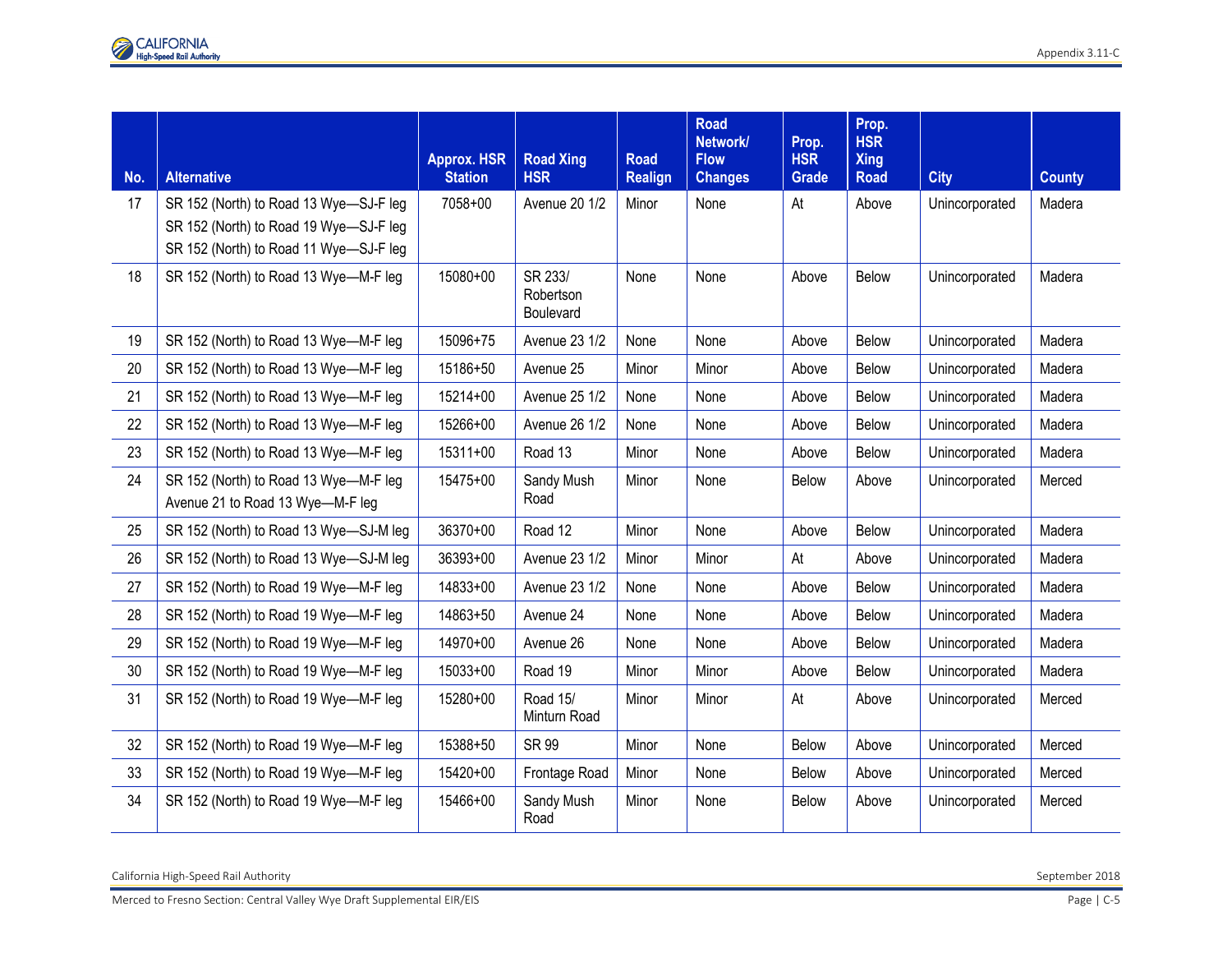

| No. | <b>Alternative</b>                     | <b>Approx. HSR</b><br><b>Station</b> | <b>Road Xing</b><br><b>HSR</b>        | <b>Road</b><br><b>Realign</b> | <b>Road</b><br>Network/<br><b>Flow</b><br><b>Changes</b> | Prop.<br><b>HSR</b><br><b>Grade</b> | Prop.<br><b>HSR</b><br><b>Xing</b><br><b>Road</b> | <b>City</b>    | <b>County</b> |
|-----|----------------------------------------|--------------------------------------|---------------------------------------|-------------------------------|----------------------------------------------------------|-------------------------------------|---------------------------------------------------|----------------|---------------|
| 35  | SR 152 (North) to Road 19 Wye-SJ-M leg | 36658+50                             | Road 17 1/2                           | Minor                         | None                                                     | Above                               | Below                                             | Unincorporated | Madera        |
| 36  | SR 152 (North) to Road 19 Wye-SJ-M leg | 36703+50                             | Chowchilla<br><b>Boulevard</b>        | None                          | None                                                     | Above                               | <b>Below</b>                                      | Unincorporated | Madera        |
| 37  | SR 152 (North) to Road 19 Wye-SJ-M leg | 36709+50                             | <b>SR 99</b>                          | None                          | None                                                     | Above                               | <b>Below</b>                                      | Unincorporated | Madera        |
| 38  | SR 152 (North) to Road 19 Wye-SJ-M leg | 36712+00                             | Fairmead<br>Boulevard                 | None                          | None                                                     | Above                               | Below                                             | Unincorporated | Madera        |
| 39  | SR 152 (North) to Road 19 Wye-SJ-M leg | 36738+00                             | Avenue 24                             | None                          | None                                                     | Above                               | Below                                             | Unincorporated | Madera        |
| 40  | Avenue 21 to Rd 13 Wye-SJ-F leg        | 5766+00                              | SR 152                                | None                          | None                                                     | Above                               | Below                                             | Unincorporated | Merced        |
| 41  | Avenue 21 to Rd 13 Wye-SJ-F leg        | 5805+00                              | Flanagan<br>Road                      | None                          | None                                                     | Above                               | Below                                             | Unincorporated | Merced        |
| 42  | Avenue 21 to Rd 13 Wye-SJ-F leg        | 5969+00                              | Road 4/<br>Lincoln Road               | Minor                         | Minor                                                    | At                                  | Above                                             | Unincorporated | Madera        |
| 43  | Avenue 21 to Rd 13 Wye-SJ-F leg        | 6126+00                              | Road 7/<br>Juniper Road               | None                          | None                                                     | Above                               | Below                                             | Unincorporated | Madera        |
| 44  | Avenue 21 to Rd 13 Wye-SJ-F leg        | 6233+00                              | Road 9/<br>Hemlock Road               | Minor                         | Minor                                                    | At                                  | Above                                             | Unincorporated | Madera        |
| 45  | Avenue 21 to Rd 13 Wye-SJ-F leg        | 6410+00                              | Robertson<br>Boulevard                | Minor                         | Minor                                                    | At                                  | Above                                             | Unincorporated | Madera        |
| 46  | Avenue 21 to Rd 13 Wye-SJ-F leg        | 6496+00                              | Road 14                               | None                          | None                                                     | Above                               | <b>Below</b>                                      | Unincorporated | Madera        |
| 47  | Avenue 21 to Rd 13 Wye--- SJ-F leg     | 6601+00                              | Road 16                               | Minor                         | Minor                                                    | At                                  | Above                                             | Unincorporated | Madera        |
| 48  | Avenue 21 to Rd 13 Wye-SJ-F leg        | 6760+00                              | Road 19                               | Minor                         | Minor                                                    | At                                  | Above                                             | Unincorporated | Madera        |
| 49  | Avenue 21 to Rd 13 Wye-SJ-F leg        | 6812+00                              | Road 20                               | None                          | None                                                     | Above                               | Below                                             | Unincorporated | Madera        |
| 50  | Avenue 21 to Rd 13 Wye-SJ-F leg        | 6845+00                              | Road 19/<br>Golden State<br>Boulevard | None                          | None                                                     | Above                               | <b>Below</b>                                      | Unincorporated | Madera        |
| 51  | Avenue 21 to Rd 13 Wye-SJ-F leg        | 6847+00                              | <b>SR 99</b>                          | None                          | None                                                     | Above                               | Below                                             | Unincorporated | Madera        |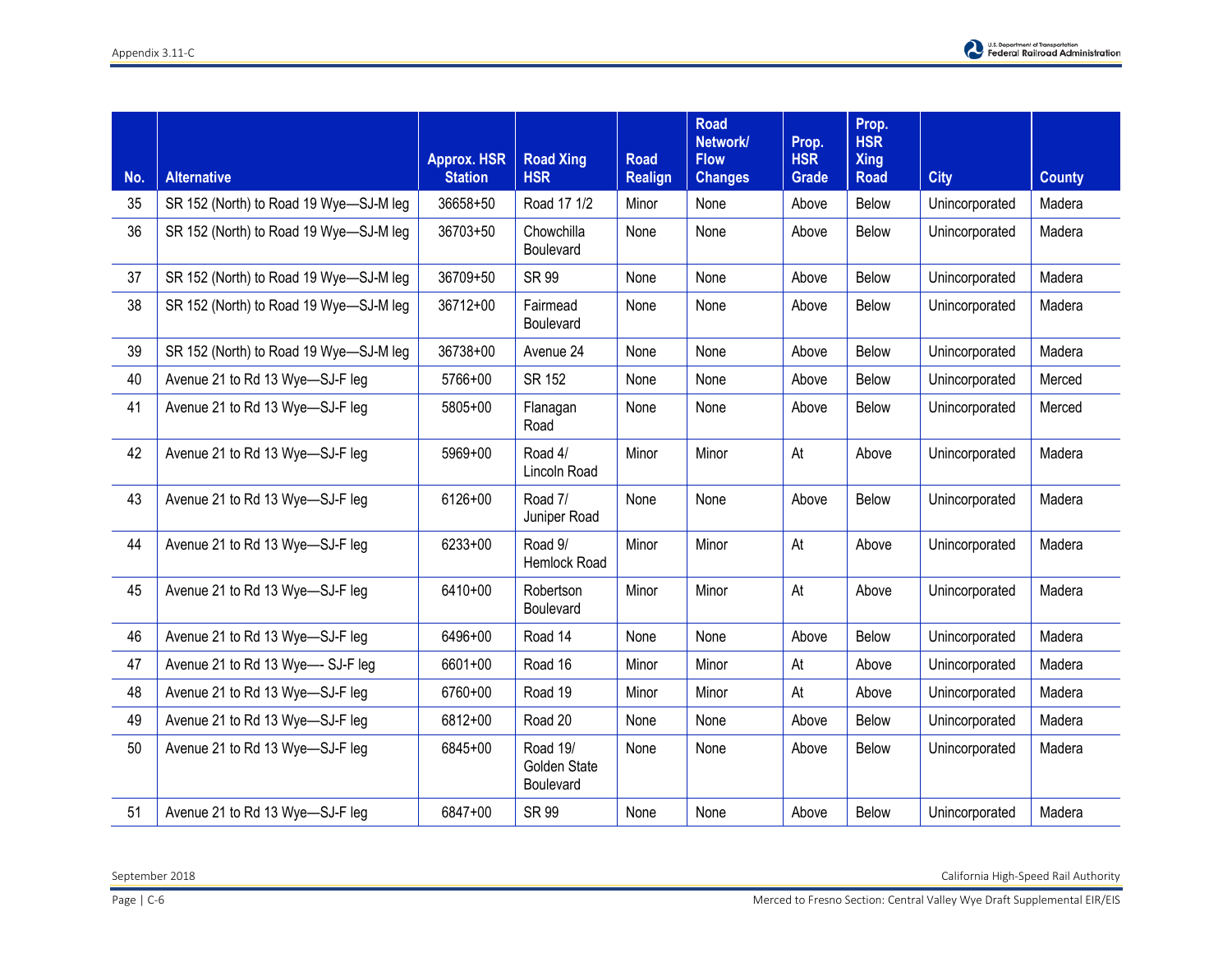|     |                                       | <b>Approx. HSR</b> | <b>Road Xing</b>       | <b>Road</b>    | <b>Road</b><br>Network/<br><b>Flow</b> | Prop.<br><b>HSR</b> | Prop.<br><b>HSR</b><br><b>Xing</b> |                |                   |
|-----|---------------------------------------|--------------------|------------------------|----------------|----------------------------------------|---------------------|------------------------------------|----------------|-------------------|
| No. | <b>Alternative</b>                    | <b>Station</b>     | <b>HSR</b>             | <b>Realign</b> | <b>Changes</b>                         | Grade               | <b>Road</b>                        | <b>City</b>    | <b>County</b>     |
| 52  | Avenue 21 to Rd 13 Wye-SJ-F leg       | 6850+00            | Fairmead<br>Boulevard  | Minor          | None                                   | Above               | Below                              | Unincorporated | Madera            |
| 53  | Avenue 21 to Rd 13 Wye-SJ-F leg       | 6918+00            | Road 22                | Minor          | Minor                                  | At                  | Above                              | Unincorporated | Madera            |
| 54  | Avenue 21 to Rd 13 Wye-SJ-F leg       | 7007+00            | <b>Avenue 20 1/2</b>   | Minor          | None                                   | At                  | Above                              | Unincorporated | Madera            |
| 55  | Avenue 21 to Rd 13 Wye-M-F leg        | 14971+00           | Road 14                | Minor          | None                                   | Above               | Below                              | Unincorporated | Madera            |
| 56  | Avenue 21 to Rd 13 Wye-M-F leg        | 14991+00           | <b>Avenue 21 1/2</b>   | Minor          | None                                   | At                  | Above                              | Unincorporated | Madera            |
| 57  | Avenue 21 to Rd 13 Wye--- M-F leg     | 15037+00           | Robertson<br>Boulevard | None           | None                                   | Above               | Below                              | Unincorporated | Madera            |
| 58  | Avenue 21 to Rd 13 Wye-M-F leg        | 15054+00           | <b>Avenue 22 1/2</b>   | None           | None                                   | Above               | Below                              | Unincorporated | Madera            |
| 59  | Avenue 21 to Rd 13 Wye-M-F leg        | 15080+00           | SR 152/<br>Avenue 23   | None           | None                                   | Above               | Below                              | Unincorporated | Madera            |
| 60  | Avenue 21 to Rd 13 Wye-M-F leg        | 15187+00           | Avenue 25              | Minor          | None                                   | Above               | Below                              | Unincorporated | Madera            |
| 61  | Avenue 21 to Rd 13 Wye-M-F leg        | 15213+00           | Avenue 25 1/2          | None           | None                                   | Above               | Below                              | Unincorporated | Madera            |
| 62  | Avenue 21 to Rd 13 Wye-M-F leg        | 15265+00           | <b>Avenue 26 1/2</b>   | None           | None                                   | Above               | Below                              | Unincorporated | Madera            |
| 63  | Avenue 21 to Rd 13 Wye-M-F leg        | 15310+00           | Road 13                | Minor          | None                                   | Above               | Below                              | Unincorporated | Merced/<br>Madera |
| 64  | Avenue 21 to Rd 13 Wye-M-F leg        | 15475+00           | Sandy Mush<br>Road     | Minor          | None                                   | Below               | Above                              | Unincorporated | Merced            |
| 65  | Avenue 21 to Rd 13 Wye-SJ-M leg       | 36407+00           | <b>Avenue 21 1/2</b>   | Minor          | Minor                                  | At                  | Above                              | Unincorporated | Madera            |
| 66  | Avenue 21 to Rd 13 Wye-SJ-M leg       | 36478+00           | <b>Avenue 22 1/2</b>   | None           | None                                   | Above               | Below                              | Unincorporated | Madera            |
| 67  | SR 152 (North) to Road 11 Wye-M-F leg | $15121+00$         | Road 12                | Minor          | Minor                                  | Above               | Below                              | Unincorporated | Madera            |
| 68  | SR 152 (North) to Road 11 Wye-M-F leg | 15138+00           | Avenue 23 1/2          | None           | None                                   | Above               | Below                              | Unincorporated | Madera            |
| 69  | SR 152 (North) to Road 11 Wye-M-F leg | 15229+00           | Avenue 25              | None           | None                                   | Above               | Below                              | Unincorporated | Madera            |
| 70  | SR 152 (North) to Road 11 Wye-M-F leg | 15282+00           | Avenue 26              | None           | None                                   | Above               | <b>Below</b>                       | Unincorporated | Madera            |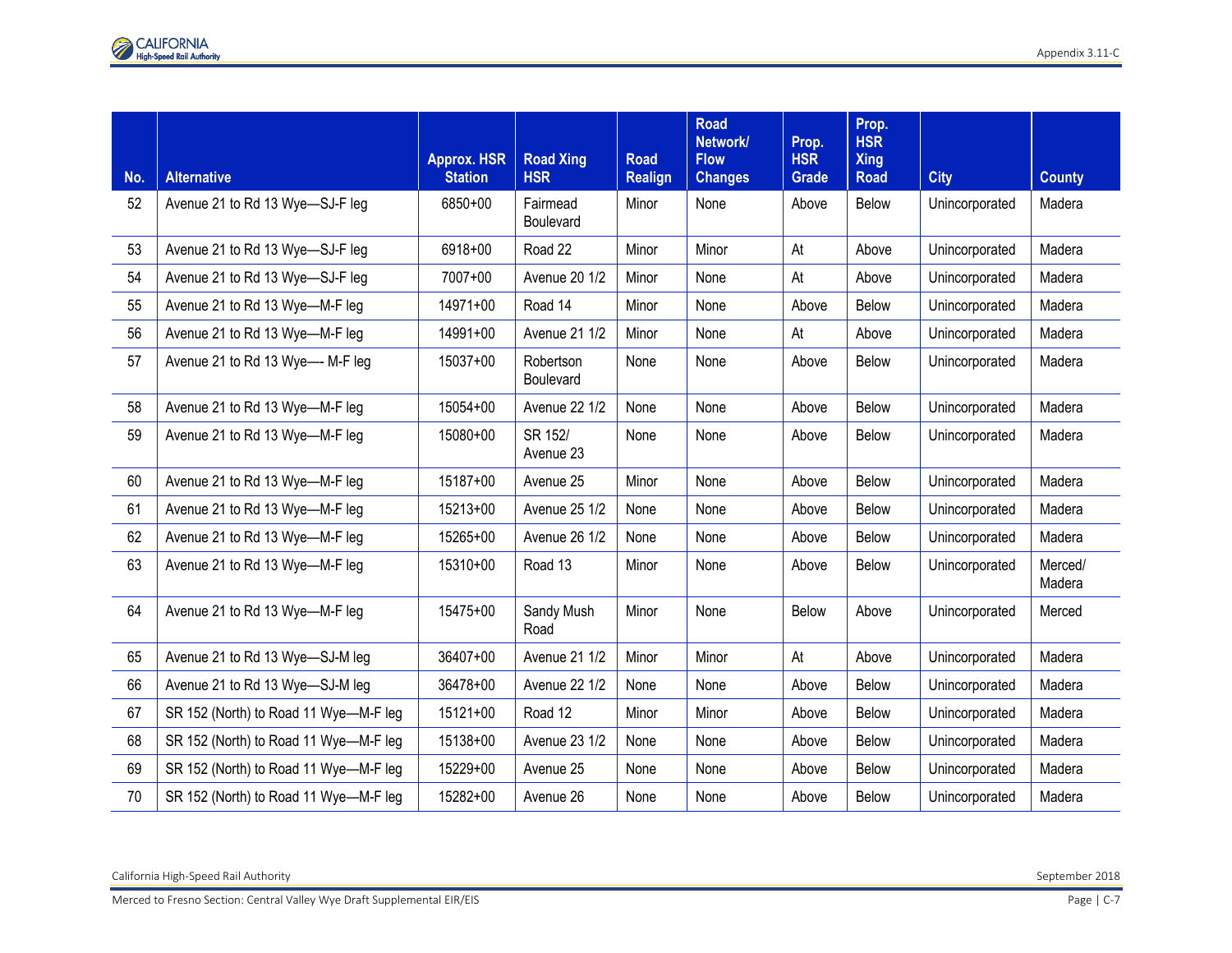| <b>No</b> | <b>Alternative</b>                     | Approx. HSR   Road Xing<br><b>Station</b> | <b>HSR</b>         | <b>Road</b><br><b>Realign</b> | <b>Road</b><br>Network/<br><b>Flow</b><br><b>Changes</b> | Prop.<br><b>HSR</b><br>Grade | Prop.<br><b>HSR</b><br><b>Xing</b><br><b>Road</b> | <b>City</b>    | <b>County</b> |
|-----------|----------------------------------------|-------------------------------------------|--------------------|-------------------------------|----------------------------------------------------------|------------------------------|---------------------------------------------------|----------------|---------------|
| 71        | SR 152 (North) to Road 11 Wye-M-F leg  | 15495+00                                  | Sandy Mush<br>Road | None                          | None                                                     | Above                        | <b>Below</b>                                      | Unincorporated | Merced        |
| 72        | SR 152 (North) to Road 11 Wye-SJ-M leg | 36274+00                                  | Avenue 23 1/2      | Minor                         | Minor                                                    | At                           | Above                                             | Unincorporated | Madera        |

*Source: List based on Draft 15 percent engineering plans.* 

Approx. = Approximate

HSR = high-speed rail

RR = railroad

Xing = crossing

Prop. = Proposed

SR = State Route

SJ-F = San Jose to Fresno

SJ-M = San Jose to Merced

M-F = Merced to Fresno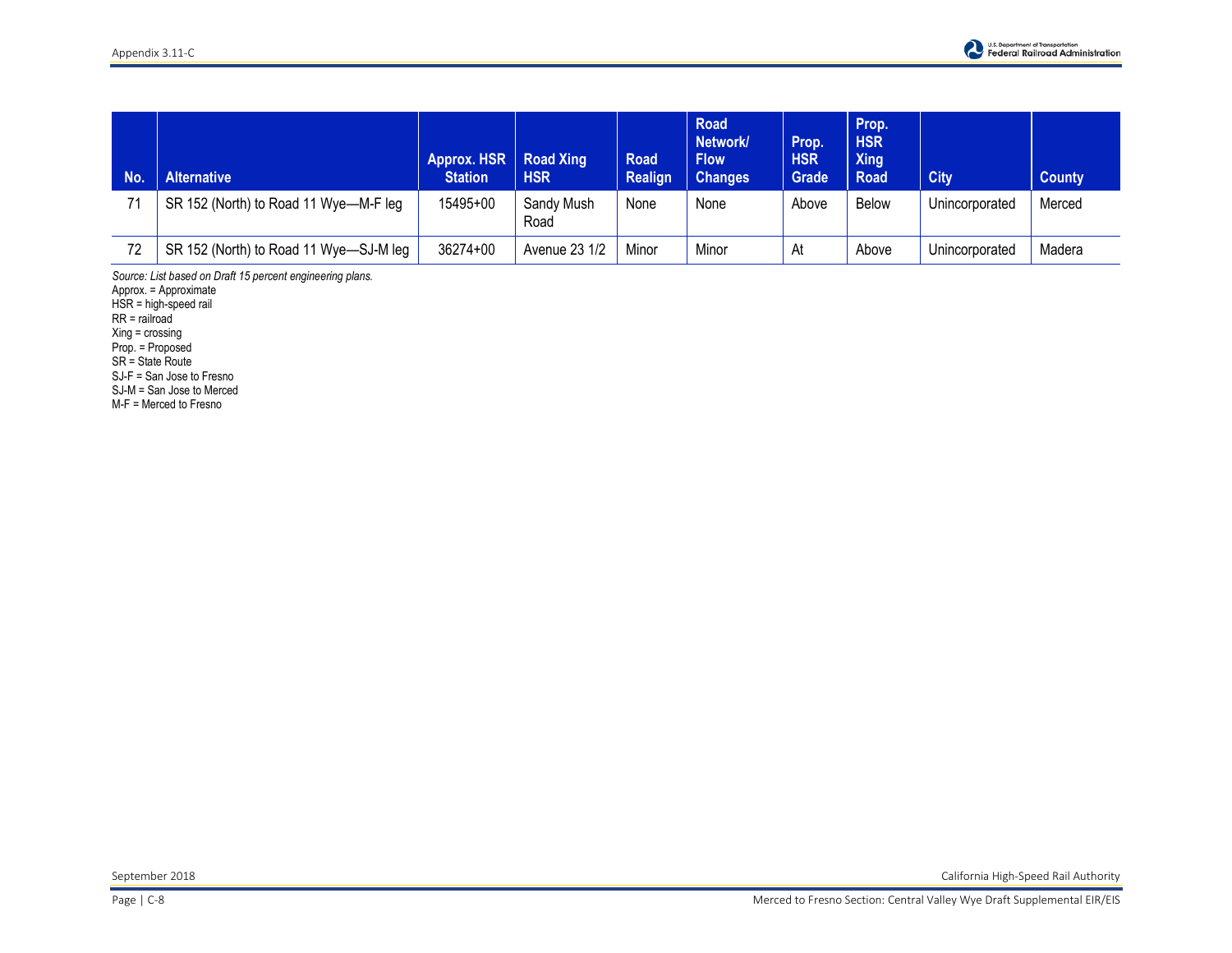

#### **Table 3 Railroad Crossings within the Resource Study Area**

| No.            | <b>HSR</b><br><b>Alternative</b>                                    | <b>RR Xing</b><br>DOT# | <b>RR</b>   | Approx.<br><b>RR MP</b> | <b>Road</b><br><b>Xing</b><br><b>RR</b> | <b>City</b>    | <b>County</b> | <b>Exist RR</b><br><b>Xing</b><br><b>Type</b> | <b>If Exist</b><br><b>At-Grade</b> | Prop.<br><b>RR</b><br><b>Xing</b><br><b>Type</b> | Prop.<br><b>HSR</b><br><b>Grade</b> | Prop.<br><b>HSR</b><br><b>Xing</b><br><b>Road</b> | Prop. RR Xing<br><b>Improvement</b>                                         |
|----------------|---------------------------------------------------------------------|------------------------|-------------|-------------------------|-----------------------------------------|----------------|---------------|-----------------------------------------------|------------------------------------|--------------------------------------------------|-------------------------------------|---------------------------------------------------|-----------------------------------------------------------------------------|
|                | All                                                                 | 765938B                | <b>UPRR</b> | 158.5                   | Ranch<br>Road                           | Unincorporated | Merced        | At-Grade                                      | Close                              | Road<br>Above                                    | At                                  | Road<br>Above                                     | Remove At-<br>Grade Xing,<br>construct<br>overhead                          |
| $\overline{2}$ | All                                                                 | 765941J                | <b>UPRR</b> | 160.6                   | Athlone<br>Road                         | Unincorporated | Merced        | At-Grade                                      | Close                              | Close                                            | At                                  | N/A                                               | Remove At-<br>Grade Xing                                                    |
| 3              | All                                                                 | 765942R                | <b>UPRR</b> | 162.2                   | Sandy<br>Mush<br>Road                   | Unincorporated | Merced        | At-Grade                                      | Remain                             | At-<br>Grade                                     | Above                               | Below                                             | No change,<br>construct<br>overhead                                         |
| 4              | SR 152<br>(North) to<br>Road 13 Wye,<br>Avenue 21 to<br>Road 13 Wye | 765943X                | <b>UPRR</b> | 163.9                   | Vista<br>Avenue                         | Unincorporated | Merced        | At-Grade                                      | Remain                             | At-<br>Grade                                     | At                                  | N/A                                               | No change,<br>project footprint<br>approx. 2,300<br>feet west of RR<br>Xing |
|                | SR 152<br>(North) to<br>Road 19 Wye                                 | 765943X                | <b>UPRR</b> | 163.9                   | Vista<br>Avenue                         | Unincorporated | Merced        | At-Grade                                      | Remain                             | At-<br>Grade                                     | Below                               | N/A                                               | No change,<br>project footprint<br>approx. 440 feet<br>east of RR Xing      |
| 6              | SR 152<br>(North) to<br>Road 13 Wye                                 | 765959U                | <b>UPRR</b> | 171.5                   | Avenue<br>23 1/2                        | Chowchilla     | Madera        | At-Grade                                      | Remain                             | At-<br>Grade                                     | Above                               | N/A                                               | No change,<br>construct<br>overhead                                         |
|                | <b>SR 152</b><br>(North) to<br>Road 19 Wye                          | 765959U                | <b>UPRR</b> | 171.5                   | Avenue<br>23 1/2                        | Chowchilla     | Madera        | At-Grade                                      | Remain                             | At-<br>Grade                                     | Above                               | Road<br><b>Below</b>                              | No change,<br>construct<br>overhead                                         |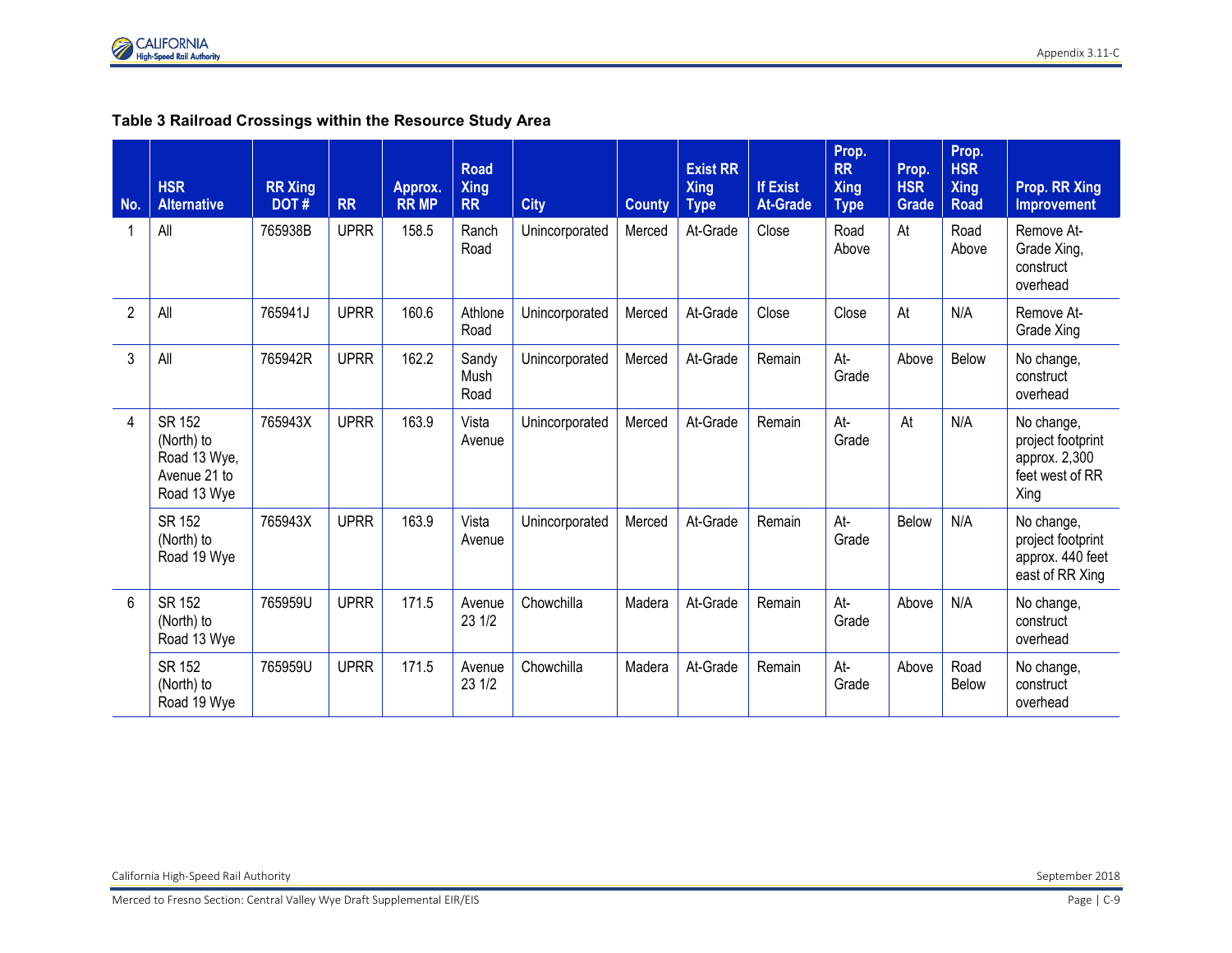| No. | <b>HSR</b><br><b>Alternative</b>                                                   | <b>RR Xing</b><br>DOT# | <b>RR</b>   | Approx.<br><b>RR MP</b> | <b>Road</b><br><b>Xing</b><br><b>RR</b> | <b>City</b>    | <b>County</b> | <b>Exist RR</b><br><b>Xing</b><br><b>Type</b> | <b>If Exist</b><br><b>At-Grade</b> | Prop.<br><b>RR</b><br><b>Xing</b><br><b>Type</b> | Prop.<br><b>HSR</b><br>Grade | Prop.<br><b>HSR</b><br><b>Xing</b><br><b>Road</b> | <b>Prop. RR Xing</b><br><b>Improvement</b>                                     |
|-----|------------------------------------------------------------------------------------|------------------------|-------------|-------------------------|-----------------------------------------|----------------|---------------|-----------------------------------------------|------------------------------------|--------------------------------------------------|------------------------------|---------------------------------------------------|--------------------------------------------------------------------------------|
| 7   | SR 152<br>(North) to<br>Road 13 Wye                                                | 765961V                | <b>UPRR</b> | 171.6                   | <b>SR 99</b>                            | Chowchilla     | Madera        | Above                                         | Remain                             | At-<br>Grade                                     | Below                        | Road<br>Above                                     | No change,<br>project footprint<br>approx. 875 feet<br>south of RR<br>Xing     |
|     | SR 152<br>(North) to<br>Road 19 Wye                                                | 765961V                | <b>UPRR</b> | 171.6                   | <b>SR 99</b>                            | Chowchilla     | Madera        | Above                                         | Remain                             | At-<br>Grade                                     | Above                        | Road<br>Below                                     | No change,<br>project footprint<br>approx. 290 feet<br>north of RR Xing        |
| 8   | <b>SR 152</b><br>(North) to<br>Road 13 Wye                                         | 765960N                | <b>UPRR</b> | 171.8                   | <b>SR 99</b>                            | Chowchilla     | Madera        | Above                                         | Remain                             | At-<br>Grade                                     | Below                        | Road<br>Above                                     | No change,<br>project footprint<br>approx. 550 feet<br>south of RR<br>Xing     |
|     | SR 152<br>(North) to<br>Road 19 Wye                                                | 765960N                | <b>UPRR</b> | 171.8                   | <b>SR 99</b>                            | Chowchilla     | Madera        | Above                                         | Remain                             | At-<br>Grade                                     | Above                        | Road<br>Below                                     | No change,<br>project footprint<br>approx. 150 feet<br>south of RR<br>Xing     |
| 10  | SR 152<br>(North) to<br>Road 19 Wye                                                | 028624X                | <b>BNSF</b> | 1027.9                  | Road<br>24                              | Unincorporated | Madera        | At-Grade                                      | Remain                             | At-<br>Grade                                     | At-<br>Grade                 | N/A                                               | No change,<br>project footprint<br>approx. 2,230<br>feet south of RR<br>Xing   |
| 11  | <b>SR 152</b><br>(North) to<br>Road 13 Wye,<br>SR 152<br>(North) to<br>Road 19 Wye | 028623R                | <b>BNSF</b> | 1026.4                  | Avenue<br>20 1/2                        | Unincorporated | Madera        | At-Grade                                      | Remain                             | At-<br>Grade                                     | At-<br>Grade                 | N/A                                               | No change,<br>project footprint<br>approx. 640 feet<br>southwest of RR<br>Xing |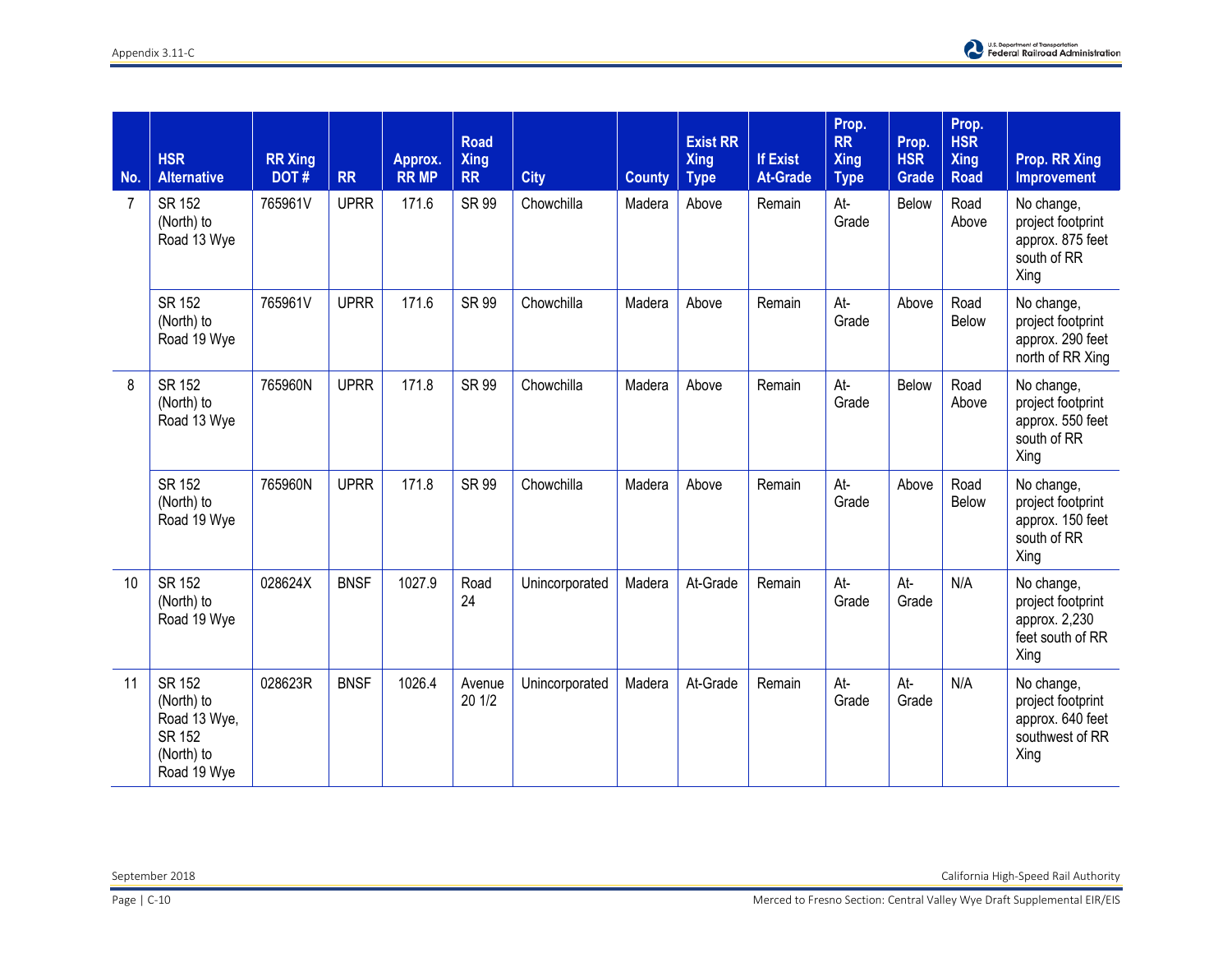| No. | <b>HSR</b><br><b>Alternative</b> | <b>RR Xing</b><br>DOT# | <b>RR</b>   | Approx.<br><b>RR MP</b> | <b>Road</b><br><b>Xing</b><br><b>RR</b> | <b>City</b>    | <b>County</b> | <b>Exist RR</b><br><b>Xing</b><br><b>Type</b> | <b>If Exist</b><br><b>At-Grade</b> | Prop.<br><b>RR</b><br><b>Xing</b><br><b>Type</b> | Prop.<br><b>HSR</b><br>Grade | Prop.<br><b>HSR</b><br><b>Xing</b><br><b>Road</b> | Prop. RR Xing<br>Improvement                       |
|-----|----------------------------------|------------------------|-------------|-------------------------|-----------------------------------------|----------------|---------------|-----------------------------------------------|------------------------------------|--------------------------------------------------|------------------------------|---------------------------------------------------|----------------------------------------------------|
| 12  | All                              | 028620V                | <b>BNSF</b> | 1023.9                  | Road<br>26                              | Unincorporated | Madera        | At-Grade                                      | Close                              | Road<br>Above                                    | At                           | Road<br>Above                                     | Remove At-<br>Grade Xing,<br>construct<br>overhead |
| 13  | All                              | 028619B                | <b>BNSF</b> | 1022.5                  | Road<br>27                              | Unincorporated | Madera        | At-Grade                                      | Close                              | Road<br>Above                                    | At                           | Road<br>Above                                     | Remove At-<br>Grade Xing,<br>construct<br>overhead |

*Source: FRA, 2013*  HSR = high-speed rail RR = railroad Xing = crossing DOT = Department of Transportation Approx. = Approximately MP = mile post Prop. = Proposed UPRR = Union Pacific Railroad BNSF = BNSF Railway N/A = not applicable SR = State Route

California High-Speed Rail Authority September 2018